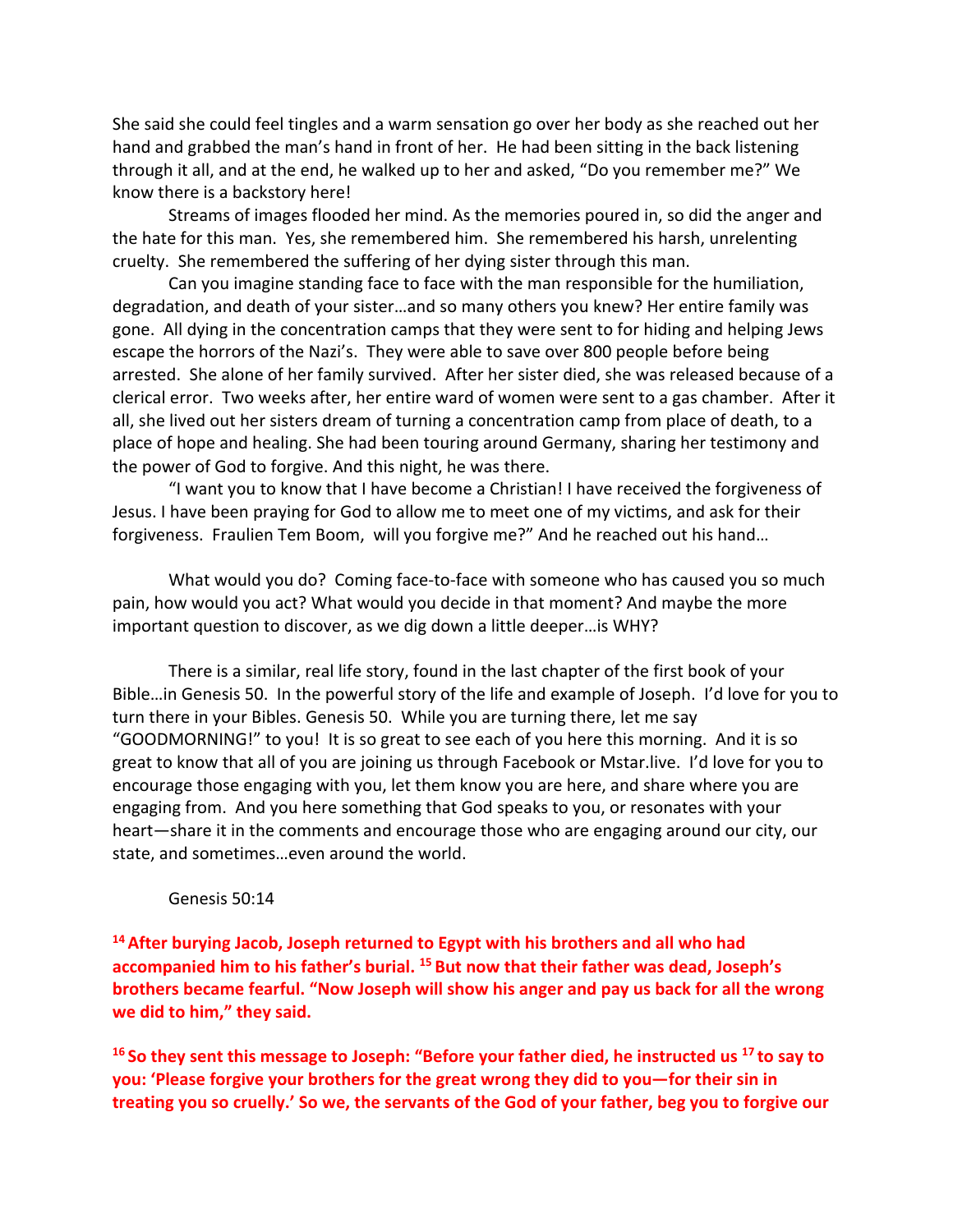## **sin." When Joseph received the message, he broke down and wept. <sup>18</sup> Then his brothers came and threw themselves down before Joseph. "Look, we are your slaves!" they said.**

If this story is new to you…or if you were to flip open your Bible to this section and star reading, you can see…there is a bit of a back story here! Chapter 50 marks the end of the book of Genesis…and the end of Joseph's story—but it sets up one of the most important stories in all of Scripture to come. God spends 13 chapters on Joseph's story.

God spends ONE chapter to explain the creation of the universe. God, who repeatedly introduces Himself as the God of Abraham, Isaac, and Jacob—spends 13 chapters on Abraham, One to 1 ½ chapters on Isaac, and about 10 chapters on Jacob—who in chapter 32 would be named Israel after wresting with God—which would be the namesake of the nation that flows out of his 12 sons—making up the 12 tribes of the nation of Israel. God spends 13 chapters, giving us this story of Joseph…one of the 12 sons of Israel!

We are introduced to Joseph in chapter 37:2

**<sup>2</sup> This is the account of Jacob and his family. When Joseph was seventeen years old, he often tended his father's flocks. He worked for his half brothers, the sons of his father's wives Bilhah and Zilpah. But Joseph reported to his father some of the bad things his brothers were doing.**

**<sup>3</sup> Jacob loved Joseph more than any of his other children because Joseph had been born to him in his old age. So one day Jacob had a special gift made for Joseph—a beautiful robe. <sup>4</sup> But his brothers hated Joseph because their father loved him more than the rest of them. They couldn't say a kind word to him.**

The story of Joseph starts seeped in family dysfunction. His father has set him apart and favored him above all the rest.

- Joseph was set appart--apparently Joseph is the good kid at home. The text connotates that his brothers were doing evil while they were away…and he let's his dad know.
- Joseph was loved above the rest—being the born to Isaac when he was 91! But it was not just about age. Joseph was the first born son of Rachel—the woman that Jacob loved!
- He was set apart above the rest—with Jacob giving him the fine robe—which distinguished Joseph from the others. It was not just a nice coat, it was the marker of the birthright. The first-born son was the one who got double portion of the inheritance. Joseph—one of the youngest was getting the treatment of the first-born.
- But we also see that Joseph is set apart by GOD—as he is given two dreams. Dreams were seen as revelations by God. Not only is God choosing to speak to Joseph—but God is revealing that He has CHOSEN Joseph—and his family recognizes it and his brothers resent it—as Joseph naively shares his dreams with them---that they will all one day bow down to him!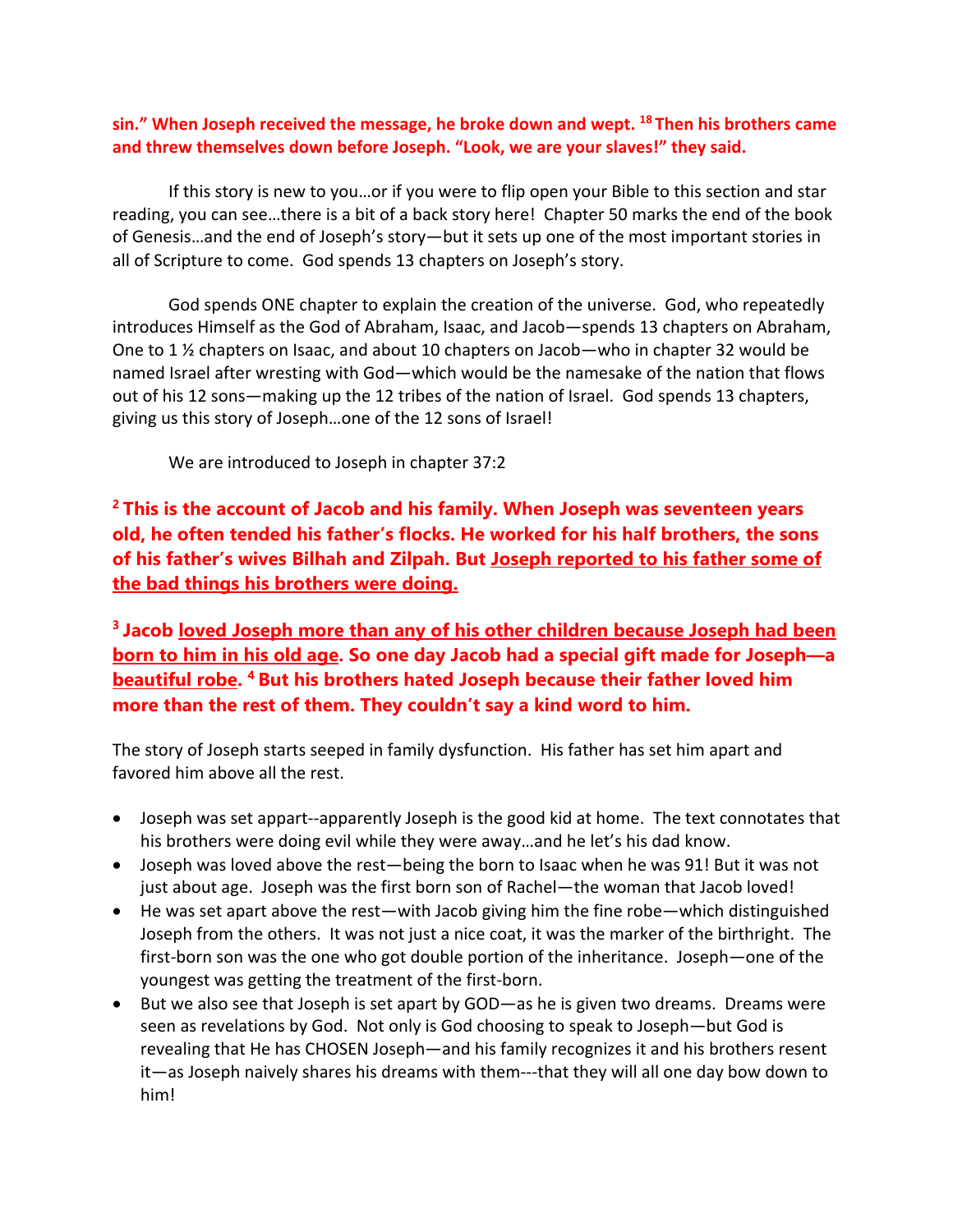• Throughout Joseph's story we see this pattern of two's, confirming the witness of God.

All of this led his brothers to HATE Joseph! So much that when Jacob sends Joseph out to his brothers while they are working…they conspire to kill him. But Reuben convinces the brothers to not kill him but rather throw him into cistern—which is a big hole in the ground that collected water. Reuben thought he could rescue Joseph later. So they did. But when they did they saw a caravan coming—and they thought—why kill our brother when we could make money off of him—so they human trafficked him—and sold their brother into slavery—taking that tunic that marked him, tearing it up and pouring blood all over it—so that their father, Jacob would believe he's dead.

- Chapter 39, Joseph's story progresses. He is sold into slavery by a guy named Potiphar. Joseph is falsely accused of attempted rape by his master's wife and is instantly thrown in prison for a second time.
- Chapter 40, in prison, Joseph is made a slave to two other prisoners—a cup bearer and baker—each having dreams. Joseph listens and interprets the TWO dreams—both coming to fruition in 3 days.
- TWO years from that date, the king of Egypt has two-dreams that no one can interpret. And the cupbearer remembers Joseph—where Joseph goes before the Pharaoh and shares it's meaning.

1) Sold into slavery by his own brothers, who decided to profit off of him, rather than kill him. 2) Thrown into prison, after being falsely accused of attempted rape because he refused to sleep with his master's wife. 3) For two years, alone and forgotten in prison by the man he witnessed to. I don't know about you, but that sounds like a rough life. For anyone, this would give them ample reasons to turn to anything but God—to give themselves over to bitterness and anger—to turn inward—to turn to self-pity—or have a legitimate cry for JUSTICE and VENGEANCE! ALL THAT TIME IN PRISON TO STEW OVER THE WRONGS THAT HAD BEEN DONE!

- FOUR times in chapter 39 (2, 3, 21, 23)—when he is sold into Potiphar's house—it is written the LORD (Yahweh—the Covenant God) is WITH Joseph.
- When Potiphar's wife pursue him—he knows God is the one blessing who is blessing him—so he says to her: "How can I do such a great evil and sin against God?!?"
- When he is in prison listening to the dreams of men he is serving, he recognized that interpretations belong to God!

• When the Pharaoh brought Joseph out of prison to interpret his dream—Joseph said clearly—the power is NOT his to interpret dreams—it is Gods! And it is God that reveals there will be TWO SEASONS-- 7 years of plenty followed by 7 years of famine. So the Pharaoh puts Joseph in charge of the entire operation—to collect food during the time of plenty—to distribute during the time of famine.

And it is the famine, and the collection of food that draws Joseph's brothers to Egypt. And for the first time in about 20 years, Joseph sees face-to-face the brothers that were going to kill him, but rather sold him to be a slave!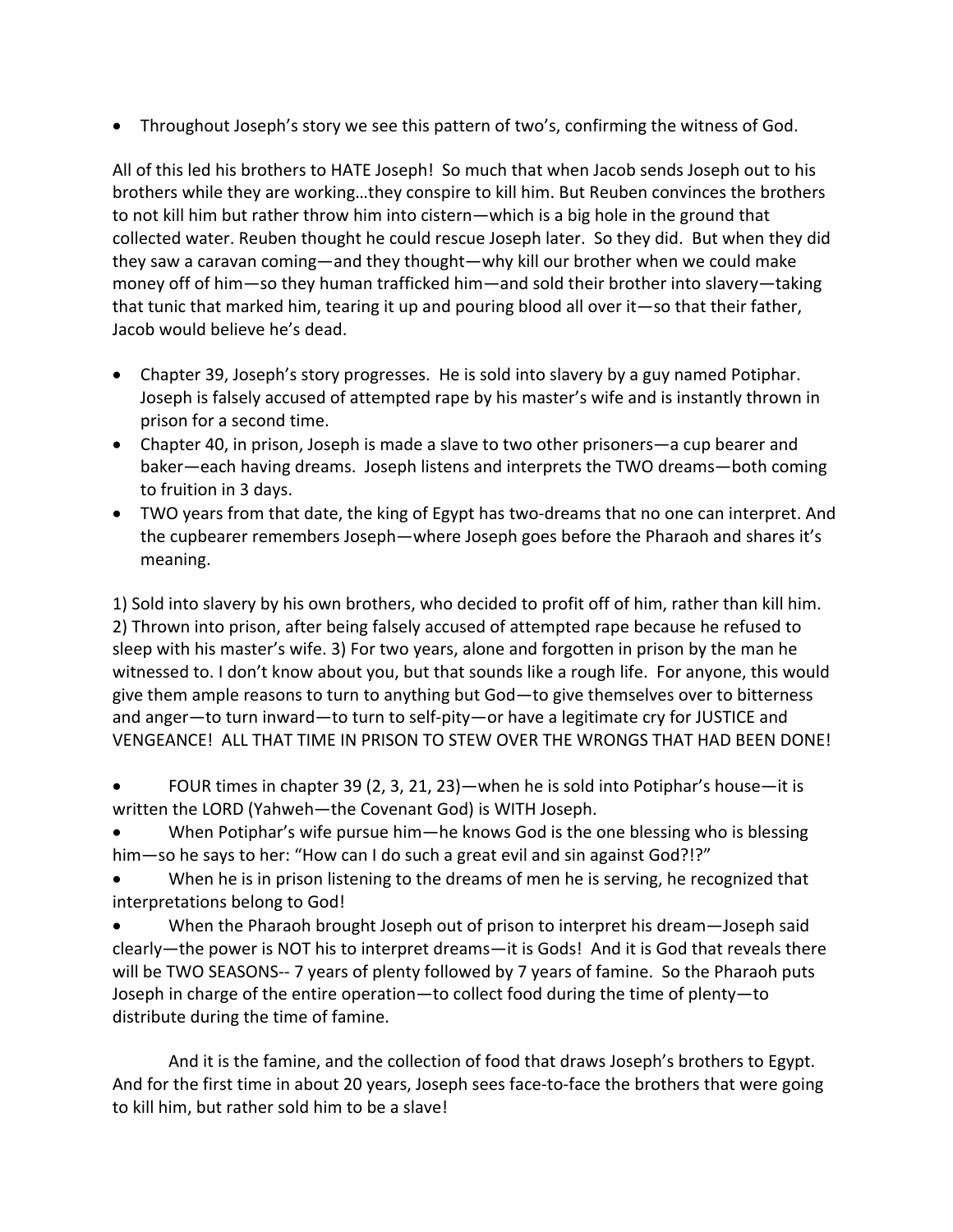Can you imagine what he must have felt in that moment? What would you have done? React?

What does Joseph do? He cries out: FINALLY MY TIME FOR JUSTICE AND VENGEANCE! I HAVE BEEN THINKING AND WAITING FOR YEARS FOR THIS!!! GOD HAS GIVEN YOU INTO MY HANDS! DO YOU KNOW WHAT YOU HAVE DONE YOU HAVE DONE TO ME? SLAVERY—FALSE ACCUSATIONS—PRISON! BECAUSE OF YOU….

Actually he cries…he cries a lot. And he tests his brothers and he BLESSES them. And he cries some more. And in chapter 45 Joseph reveals himself to his brothers…

**<sup>3</sup> "I am Joseph!" he said to his brothers. "Is my father still alive?" But his brothers were speechless! They were stunned to realize that Joseph was standing there in front of them. <sup>4</sup> "Please, come closer," he said to them. So they came closer. And he said again, "I am Joseph, your brother, whom you sold into slavery in Egypt. <sup>5</sup> But don't be upset, and don't be angry with yourselves for selling me to this place. It was God who sent me here ahead of you to preserve your lives. <sup>6</sup> This famine that has ravaged the land for two years will last five more years, and there will be neither plowing nor harvesting. <sup>7</sup> God has sent me ahead of you to keep you and your families alive and to preserve many survivors. <sup>8</sup> So it was God who sent me here, not you! And he is the one who made me an adviser to Pharaoh—the manager of his entire palace and the governor of all Egypt.**

Church I want you to hear this. This is where faith go beyond mental ascent, or a cultural or academic exercise. This where core beliefs are so foundational that they change who we are how we think, how we act, how we react. God has taken Joseph through the fire…and it is Joseph's knowing, believing, experiencing that God is absolutely sovereign—that allows him to have this perspective. Joseph sees the all the WORLD and all of his CIRCUMSTANCES through the lens of the TRUTH of GOD. He does NOT interpret God…or himself…through the lens of his circumstances!

GOD is REAL. GOD is POWERFUL. GOD is GOOD. AND GOD is in complete CONTROL!

This is true and real—when times are good—and this is real and true—when your brothers are trying to murder you, sell you, you are falsely accused and thrown in prison, and it is just as true when the world is being decimated by famine. This is not just something that Joseph says, or has memorized, or give nod to-this is TRUTH that has shaped Joseph's mind and heart to its very core!

This does NOT mean that his or our circumstances are EASY! But it does mean that all our circumstances can and MUST have a God-centered perspective. That is the only way Joseph could stand before his brothers—not filled with rage, bitterness, unforgiveness, and cries for vengeance…but rather reach out a hand of forgiveness and blessing.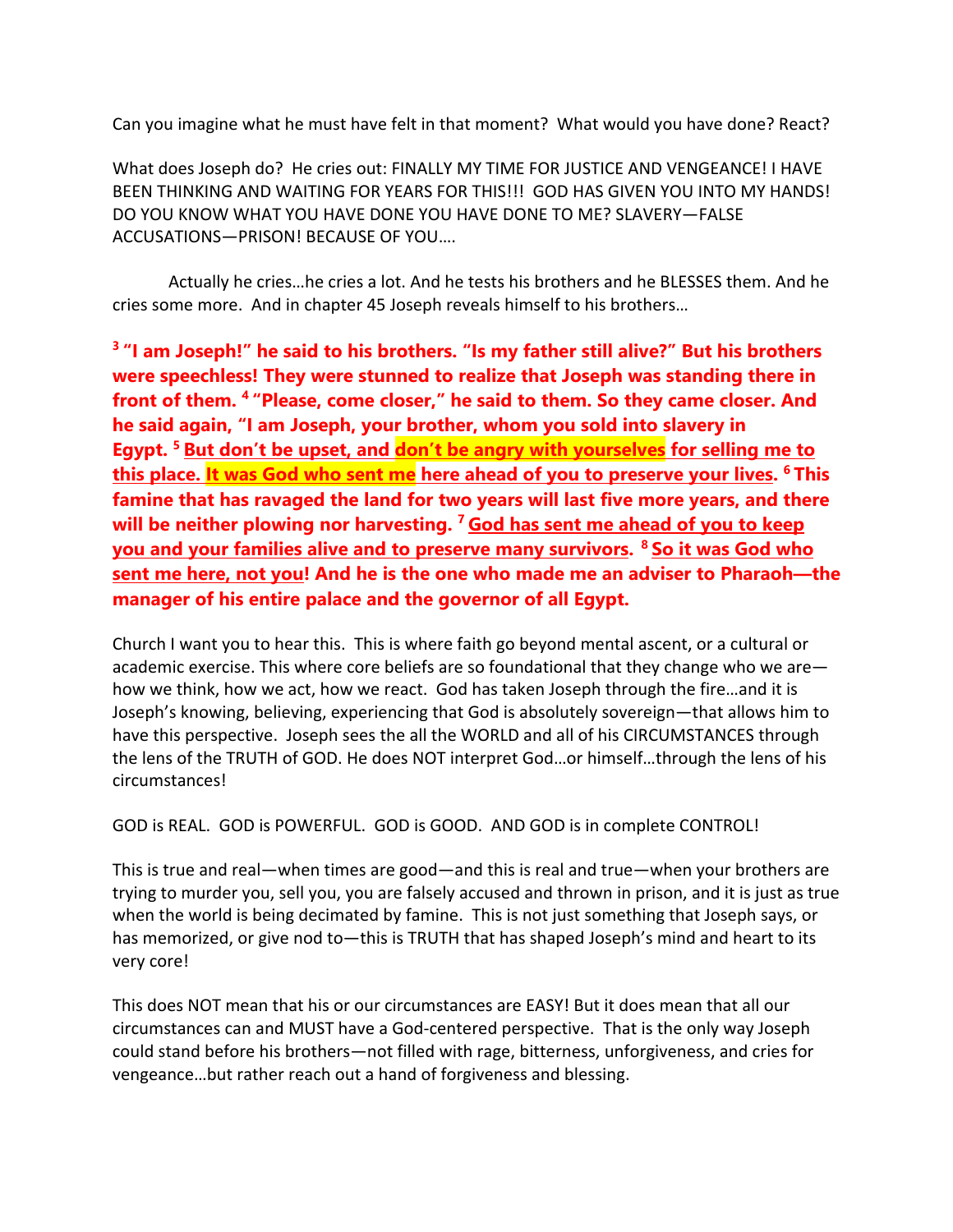Joseph finds out his father is alive! So Jacob comes to live out the last 17 of his life years getting to see the son that he thought had died. When he died, all 12 sons brought his body from Egypt and buried it in the land of his fathers…in the land that now bears his name…Israel.

And we arrive where we started…

**<sup>14</sup> After burying Jacob, Joseph returned to Egypt with his brothers and all who had accompanied him to his father's burial. <sup>15</sup> But now that their father was dead, Joseph's brothers became fearful. "Now Joseph will show his anger and pay us back for all the wrong we did to him," they said. 16 So they sent this message to Joseph: "Before your father died, he instructed us <sup>17</sup> to say to you: 'Please forgive your brothers for the great wrong they did to you—for their sin in treating you so cruelly.' So we, the servants of the God of your father, beg you to forgive our sin."** 

Most scholars agree that even now, the brothers were scheming—filled with selfpreservation—making up this story of their dead father to motivate Joseph.

 I want you to see this*. This kind of love…this kind of forgiveness…this kind of blessing did not make sense to them.* They could not understand it. They could not accept it as real. Much like for so many—the struggle to accept the complete grace and forgiveness through Jesus. Surely he can't forgive all of it! Surely he won't! Surely he can't! Not after what I did. But he does. And he has.

**17b When Joseph received the message, he broke down and wept. (for them?) <sup>18</sup> Then his brothers came and threw themselves down before Joseph. "Look, we are your slaves!" they said. (And here are the most important verses of the 13 chapters of Joseph) 19 But Joseph replied, "Don't be afraid of me. Am I God, that I can punish you? <sup>20</sup> You intended to harm me, but God intended it all for good. He brought me to this position so I could save the lives of many people. 21No, don't be afraid. I will continue to take care of you and your children." So he reassured them by speaking kindly to them.**

**1. At Joseph's core—he knows and believes that God is** *SOVEREIGN* **and has** *all Authority***!** Vengeance is God's to take…not Joseph's.

Jesus says, **"I say to you, love your enemies and do good to those who hate you."** (Luke 6:27) Paul writes, **"Repay no one evil for evil, but give thought to do what is honorable in the sight of all."** (Rom 12:17)

Sometimes we treat these verse like fairy tales. Fanciful suggestions that aren't real. We show that not by what we say, but by the grudges we keep, the bitterness we harbor, the anger we spew, and the words that we lash out against those we feel are against us.

We cannot live like Joseph…until we know and trust AT OUR CORE that God is SOVEREIGN and has ALL AUTHORITY!

**2. At Joseph's core—he knows and believs that God is GOOD and he REDEEMS!**